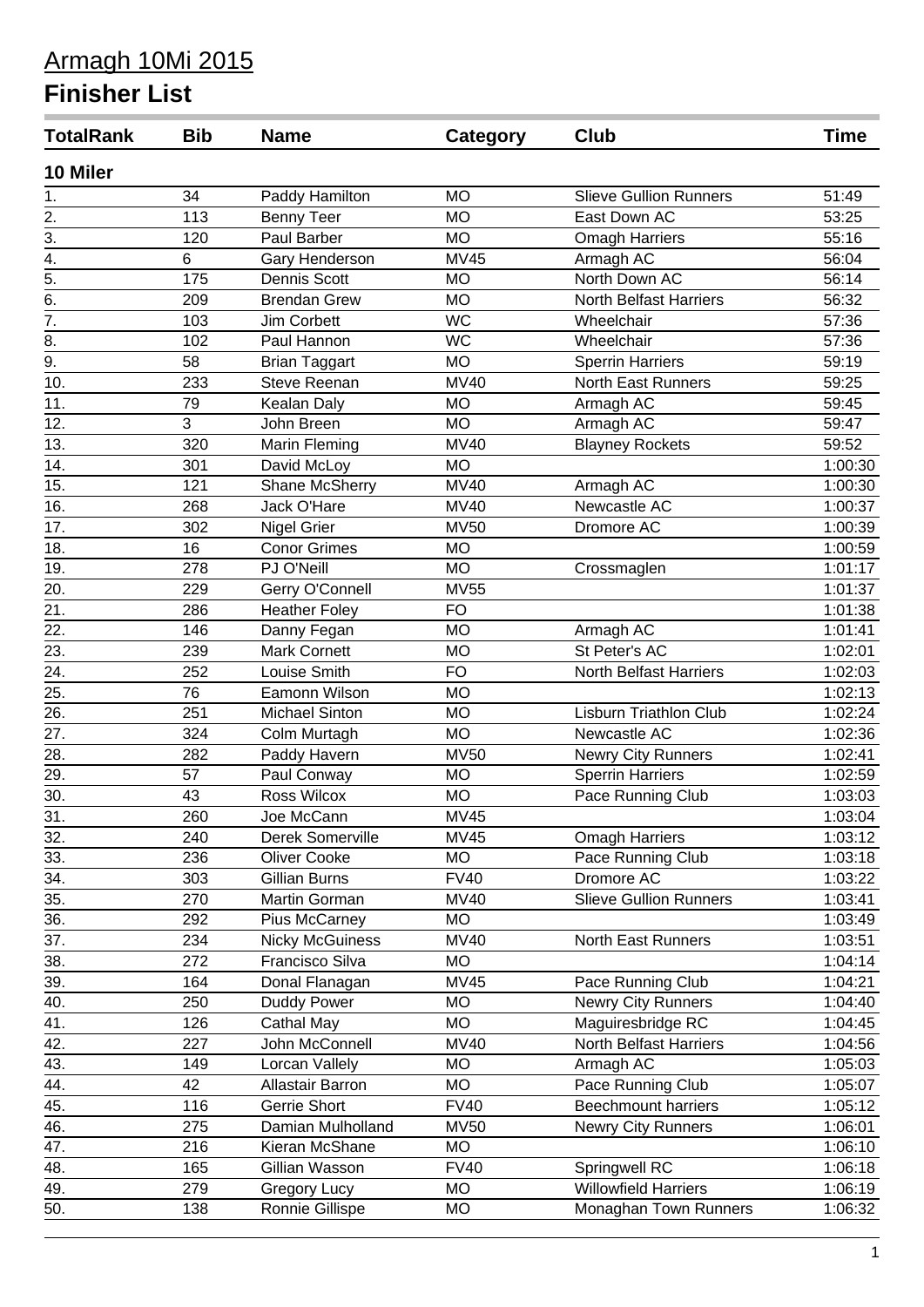| <b>TotalRank</b>  | <b>Bib</b>     | <b>Name</b>              | <b>Category</b> | <b>Club</b>                   | <b>Time</b> |
|-------------------|----------------|--------------------------|-----------------|-------------------------------|-------------|
| 51.               | 261            | Noel Gallagher           | <b>MO</b>       | Newcastle AC                  | 1:06:36     |
| $\overline{52}$ . | 269            | Jerome McCrickard        | <b>MV45</b>     | Newcastle AC                  | 1:07:02     |
| 53.               | 242            | John McCaffery           | <b>MO</b>       |                               | 1:07:07     |
| 54.               | 92             | <b>Niall Rankin</b>      | <b>MO</b>       | Banbridge AC                  | 1:07:19     |
| 55.               | 93             | <b>Neil Garvey</b>       | <b>MO</b>       |                               | 1:07:22     |
| $\overline{56}$ . | 184            | Tommy Harragh            | <b>MV60</b>     |                               | 1:07:31     |
| 57.               | 186            | Anne Fitzpatrick         | <b>FV45</b>     | <b>North Belfast Harriers</b> | 1:07:33     |
| 58.               | $\overline{7}$ | Jim Breen                | <b>MV60</b>     | Springwell RC                 | 1:07:46     |
| 59.               | 94             | <b>Stuart Sinnamon</b>   | <b>MO</b>       | Banbridge AC                  | 1:07:52     |
| 60.               | 323            | Sinead Murtagh           | <b>FO</b>       | Newcastle AC                  | 1:08:16     |
| 61.               | 263            | Philip Murdock           | <b>MV45</b>     | Newcastle AC                  | 1:08:17     |
| 62.               | 277            | <b>Gerard Marron</b>     | <b>MV40</b>     |                               | 1:08:34     |
| 63.               | 98             | Damian McQuaid           | <b>MO</b>       |                               | 1:08:42     |
| 64.               | 191            | Jonathan Peden           | <b>MO</b>       |                               | 1:08:47     |
| 65.               | 256            | Alan Robinson            | <b>MV45</b>     | Enniskillen RC                | 1:08:55     |
| 66.               | 290            | Paul McGivern            | <b>MO</b>       |                               | 1:09:17     |
| 67.               | 144            | Karen Dolan              | <b>FV45</b>     | Enniskilleen RC               | 1:09:40     |
| 68.               | 274            | Evan Boyce               | <b>MO</b>       | <b>Ballydoran Harriers</b>    | 1:09:45     |
| 69.               | 51             | Raymond Thom             | <b>MV45</b>     | <b>Sperrin Harriers</b>       | 1:09:47     |
| $\overline{70}$ . | 156            | <b>Ben McCrory</b>       | <b>MV45</b>     | Four Amigos                   | 1:09:48     |
| 71.               | 171            | Catherine McQuillan      | <b>FO</b>       | Ballymena                     | 1:09:55     |
| $\overline{72}$ . | 8              | Pat Rocks                | <b>MV60</b>     | Newry City Runners            | 1:10:01     |
| 73.               | 202            | Kieran Morgan            | <b>MO</b>       |                               | 1:10:05     |
| 74.               | 232            | Kathryn Rafferty         | <b>FO</b>       | Armagh AC                     | 1:11:06     |
| 75.               | 223            | Orla French              | <b>FV45</b>     |                               | 1:11:07     |
| 76.               | 153            | Daniel Jack              | <b>MO</b>       | <b>Beechmount harriers</b>    | 1:11:19     |
| 77.               | 243            | Jason Henry              | <b>MO</b>       |                               | 1:11:23     |
| 78.               | 314            | Kevin Conroy             | <b>MO</b>       |                               | 1:11:40     |
| $\overline{79}$ . | 228            | Alvin Taylor             | <b>MV55</b>     | <b>Magherafelt Harriers</b>   | 1:11:42     |
| 80.               | 254            | <b>Timothy Hughes</b>    | <b>MO</b>       |                               | 1:11:53     |
| $\overline{81}$   | 307            | Eileen Stevenson         | <b>MV40</b>     | St Peter's AC                 | 1:12:06     |
| $\overline{82}$ . | 123            | <b>Brian McGivern</b>    | <b>MV40</b>     | <b>Burren AC</b>              | 1:12:08     |
| 83.               | 124            | Colin Daton              | M <sub>O</sub>  | <b>Burren AC</b>              | 1:12:08     |
| 84.               | 172            | <b>Emmanuel LeFouler</b> | <b>MO</b>       | St Peter's AC                 | 1:12:11     |
| 85.               | 241            | <b>Gareth Chambers</b>   | <b>MO</b>       |                               | 1:12:15     |
| 86.               | 201            | Davy Garey               | <b>MV50</b>     | Team Dog                      | 1:12:17     |
| 87.               | 257            | Patrica Brown            | <b>FV55</b>     | <b>Newry City Runners</b>     | 1:12:23     |
| $\overline{88}$ . | 64             | John Gillespie           | <b>MO</b>       | <b>Carmen Runners</b>         | 1:12:25     |
| 89.               | 289            | Joe Mccann               | <b>MO</b>       | <b>Magherafelt Harriers</b>   | 1:13:00     |
| 90.               | 264            | Frank Cunningham         | <b>MO</b>       | Newcastle AC                  | 1:13:11     |
| 91.               | 235            | Gordan White             | <b>MO</b>       |                               | 1:13:12     |
| $\overline{92.}$  | 231            | Michael McKenzie         | <b>MO</b>       |                               | 1:13:17     |
| 93.               | 309            | Paul Mulholland          | <b>MV50</b>     | St Peter's AC                 | 1:13:20     |
| 94.               | 319            | Shane Keenan             | <b>MV40</b>     |                               | 1:13:22     |
| 95.               | 60             | Tanya Quinn              | <b>FV35</b>     | <b>Sperrin Harriers</b>       | 1:13:28     |
| $\overline{96}$ . | 170            | <b>Emmett Stewart</b>    | <b>MO</b>       |                               | 1:13:34     |
| $\overline{97}$ . | 114            | Paul Hughes              | <b>MV40</b>     |                               | 1:13:42     |
| $\overline{98}$ . | 288            | Stephen Lavery           | <b>MO</b>       |                               | 1:14:08     |
| 99.               | 17             | Don Hull                 | <b>MV50</b>     |                               | 1:14:11     |
| 100.              | 218            | Jessica Dorhan           | <b>FO</b>       | Shercock AC                   | 1:14:14     |
| 101.              | 211            | Paul O'Hare              | <b>MV50</b>     | <b>NICS AC</b>                | 1:14:19     |
| 102.              | 70             | Ciara Coyle              | <b>FO</b>       | Carmen Runners                | 1:14:26     |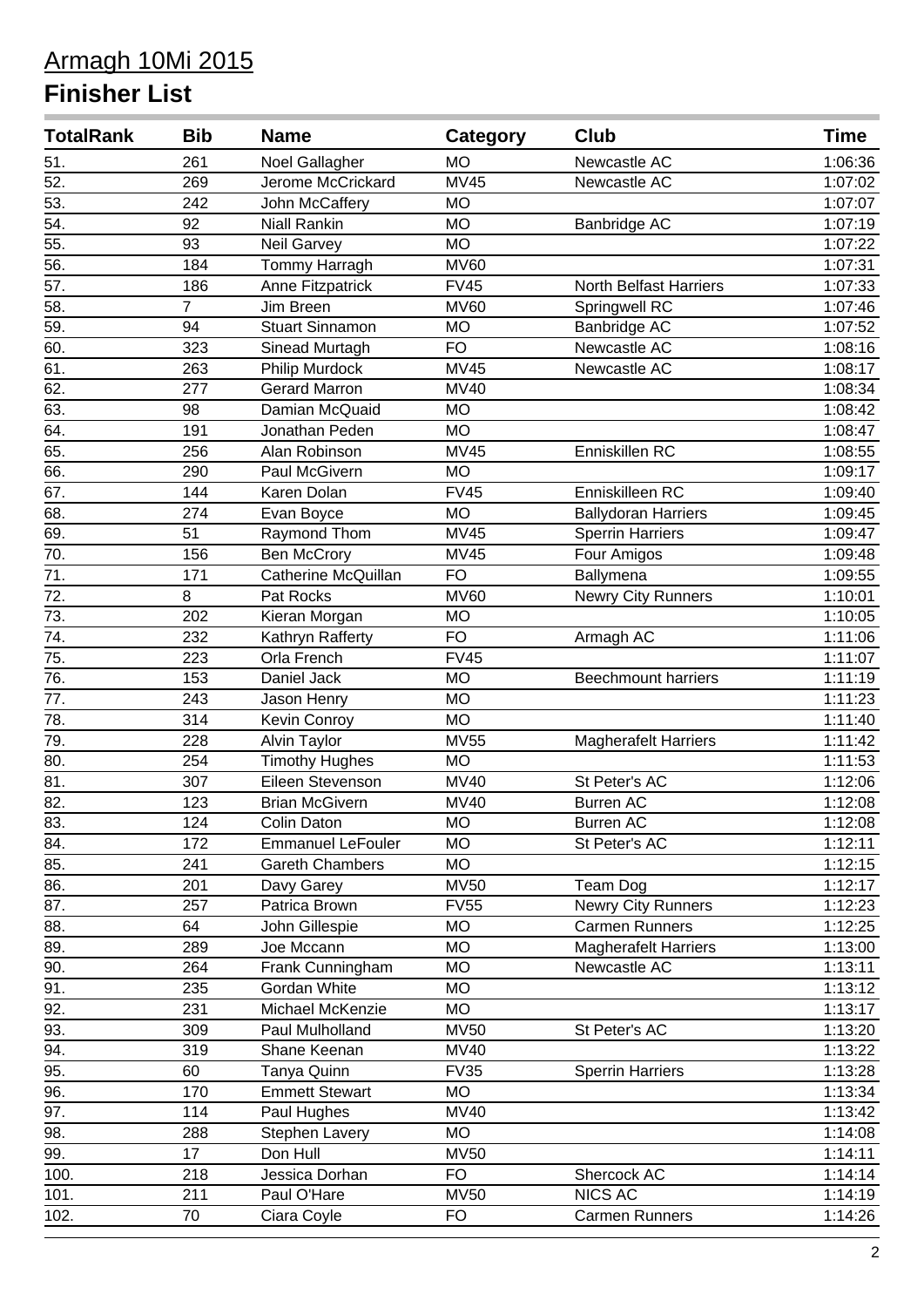| <b>TotalRank</b>   | <b>Bib</b>     | <b>Name</b>              | <b>Category</b> | <b>Club</b>                     | <b>Time</b> |
|--------------------|----------------|--------------------------|-----------------|---------------------------------|-------------|
| 103.               | 55             | Mark Thom                | <b>MO</b>       | <b>Sperrin Harriers</b>         | 1:14:30     |
| 104.               | 145            | Joe McGuirk              | <b>MV45</b>     | Drogheda & District RC          | 1:14:51     |
| 105.               | 190            | <b>Richard Dougan</b>    | <b>MO</b>       |                                 | 1:15:04     |
| 106.               | 111            | Paul Moore               | <b>MV50</b>     | St Peter's AC                   | 1:15:15     |
| 107.               | 41             | <b>Richard Templeton</b> | <b>MO</b>       |                                 | 1:15:31     |
| 108.               | 280            | Gerard McAleenan         | <b>MV40</b>     | <b>Club Pulse Newry</b>         | 1:15:35     |
| 109.               | 249            | <b>Mark Donnelly</b>     | <b>MO</b>       |                                 | 1:15:46     |
| 110.               | 226            | <b>Brendan Savage</b>    | <b>MV45</b>     | <b>Newry City Runners</b>       | 1:15:53     |
| 111.               | 110            | <b>Martin Daly</b>       | <b>MV40</b>     |                                 | 1:15:57     |
| 112.               | 109            | Martin Toye              | <b>MV45</b>     |                                 | 1:15:58     |
| 113.               | 296            | Declan Campbell          | <b>MV40</b>     |                                 | 1:16:14     |
| 114.               | 246            | Aidan Black              | <b>MV40</b>     |                                 | 1:16:20     |
| 115.               | 141            | <b>Stuart Harpin</b>     | <b>MV45</b>     | Monaghan Town Runners           | 1:16:27     |
| 116.               | 213            | <b>Barry Cox</b>         | <b>MO</b>       |                                 | 1:16:35     |
| 117.               | 273            | Shane O'Callaghan        | <b>MV45</b>     | Newry City Runners              | 1:16:37     |
| 118.               | 166            | Mark Todd                | <b>MV40</b>     | Larne AC                        | 1:16:44     |
| 119.               | 95             | Albert Mulligan          | <b>MV40</b>     |                                 | 1:16:45     |
| 120.               | 305            | Patricia Campbell        | <b>FV45</b>     | <b>Omagh Harriers</b>           | 1:16:56     |
| 121.               | 96             | Lisa McKeever            | <b>FV35</b>     | Armagh AC                       | 1:17:07     |
| $\overline{122}$ . | 20             | Noel McElhone            | <b>MO</b>       | <b>Carmen Runners</b>           | 1:17:26     |
| 123.               | 188            | <b>Brian Hackett</b>     | <b>MO</b>       | <b>BST</b>                      | 1:17:29     |
| 124.               | 119            | Dominic Clarke           | <b>MV45</b>     | Armagh AC                       | 1:17:30     |
| 125.               | 161            | Michael McCann           | <b>MO</b>       | <b>Carmen Runners</b>           | 1:17:31     |
| 126.               | 203            | Zdzisalw Malkinski       | <b>MV60</b>     | Orangegrove AC                  | 1:17:42     |
| 127.               | 14             | <b>Joel Beattie</b>      | <b>MO</b>       |                                 | 1:17:46     |
| 128.               | 220            | Michael Lindon           | <b>MV40</b>     |                                 | 1:17:51     |
| 129.               | 11             | Louise Hall              | <b>FV35</b>     | <b>Carmen Runners</b>           | 1:17:58     |
| 130.               | 9              | Dearbhla Sheridan        | <b>FO</b>       |                                 | 1:18:05     |
| 131.               | 52             | Sean Hamill              | <b>MV40</b>     | <b>Sperrin Harriers</b>         | 1:18:10     |
| 132.               | 283            | Anthony Kelly            | <b>MO</b>       |                                 | 1:18:11     |
| 133.               | 39             | Paul Higgins             | <b>MV50</b>     | Maghery Sean Mac Dermott's      | 1:18:25     |
| 134.               | $\overline{2}$ | Michael Leonard          | <b>MV40</b>     | <b>Blaydon Harriers</b>         | 1:18:28     |
| 135.               | 61             | <b>Toirleach Gourley</b> | <b>MV40</b>     | <b>Sperrin Harriers</b>         | 1:18:36     |
| 136.               | 276            | Mark Canavan             | <b>MO</b>       |                                 | 1:18:46     |
| 137.               | 219            | Stephen Dunn             | <b>MV45</b>     | Dromore AC                      | 1:18:53     |
| 138.               | 105            | Dwyer O'Connor           | <b>MV45</b>     | St Peter's AC                   | 1:18:59     |
| 139.               | 187            | Collum Willison          | <b>MV45</b>     |                                 | 1:19:01     |
| 140.               | 177            | Paul Beattie             | <b>MV45</b>     | Olympian Tri Clubs              | 1:19:33     |
| 141.               | 312            | Damian McCaffery         | <b>MV45</b>     |                                 | 1:19:42     |
| 142.               | 75             | Caolan McAnespie         | <b>MO</b>       |                                 | 1:19:50     |
| 143.               | 287            | Louise Garvey            | <b>FO</b>       |                                 | 1:19:56     |
| 144.               | 210            | Mark Lieghio             | <b>MV40</b>     | St Peter's AC                   | 1:19:56     |
| 145.               | 189            | Darren Hartley           | <b>MO</b>       |                                 | 1:19:57     |
| 146.               | 271            | Alfie Day                | <b>MV50</b>     | <b>OTC Triathlon Club</b>       | 1:20:15     |
| 147.               | 59             | Maureen Mallon           | <b>FV45</b>     | <b>Sperrin Harriers</b>         | 1:20:19     |
| 148.               | 293            | Oliver McCullagh         | <b>MV60</b>     | Greencastle AC                  | 1:20:21     |
| 149.               | 259            | Eoin Lennon              | <b>MO</b>       |                                 | 1:20:22     |
| 150.               | 46             | Colin Thom               | <b>MV45</b>     | <b>Sperrin Harriers</b>         | 1:20:25     |
| 151.               | 66             | Aisling Gillespie        | <b>FO</b>       | <b>Carmen Runners</b>           | 1:20:26     |
| 152.               | 316            | Eugene McCrink           | <b>MV40</b>     | <b>Slieve Gullion Runners</b>   | 1:20:32     |
| 153.               | 195            | Benny McGurgan           | <b>MV40</b>     | Armagh Pikekickers              | 1:20:44     |
| 154.               | 37             | Stephen Roddy            | MO              | <b>Lisanally Special School</b> | 1:20:44     |
|                    |                |                          |                 |                                 |             |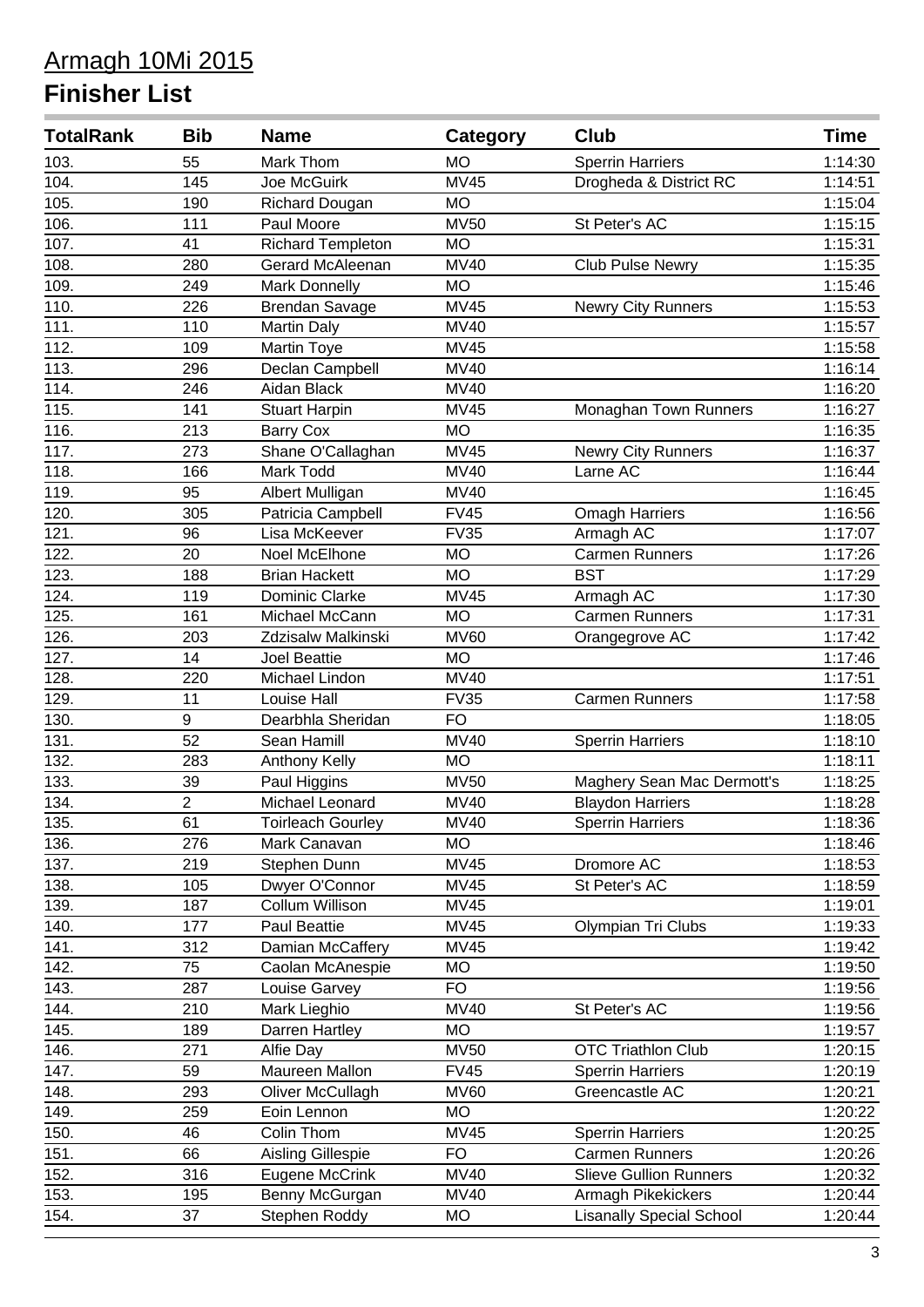| <b>TotalRank</b> | <b>Bib</b> | <b>Name</b>             | Category    | <b>Club</b>                   | <b>Time</b> |
|------------------|------------|-------------------------|-------------|-------------------------------|-------------|
| 155.             | 284        | John Crawley            | <b>MV45</b> | Newry Triathlon Club          | 1:20:56     |
| 156.             | 205        | Andrew Jackson          | <b>MO</b>   | <b>Sperrin Harriers</b>       | 1:20:57     |
| 157.             | 157        | Andrew Agnew            | <b>MO</b>   |                               | 1:21:04     |
| 158.             | 180        | <b>Brendan Grew</b>     | <b>MV50</b> | Armagh AC                     | 1:21:21     |
| 159.             | 206        | <b>Wendy Chambers</b>   | <b>FV40</b> |                               | 1:21:22     |
| 160.             | 30         | Deborah Henry           | <b>FV35</b> |                               | 1:21:23     |
| 161.             | 31         | <b>Henry McWilliams</b> | <b>MV45</b> |                               | 1:21:25     |
| 162.             | 315        | Donagh McMahon          | <b>MV40</b> | <b>Slieve Gullion Runners</b> | 1:21:28     |
| 163.             | 207        | John Forrest            | <b>MV40</b> |                               | 1:21:46     |
| 164.             | 152        | Raymond Kelly           | <b>MV45</b> |                               | 1:21:55     |
| 165.             | 215        | <b>Catherine White</b>  | <b>FO</b>   | <b>North East Runners</b>     | 1:21:57     |
| 166.             | 321        | <b>Olive Murphy</b>     | <b>FV50</b> | <b>Blayney Rockets</b>        | 1:21:59     |
| 167.             | 125        | Melanie Johnston        | <b>FO</b>   | Maguiresbridge RC             | 1:22:03     |
| 168.             | 204        | Peter McCammon          | <b>MV40</b> |                               | 1:22:06     |
| 169.             | 118        | Ciaran Rogan            | <b>MV50</b> |                               | 1:22:19     |
| 170.             | 135        | <b>Gary Prunty</b>      | <b>MV40</b> | Monaghan Town Runners         | 1:22:37     |
| 171.             | 325        | Sean Devlin             | <b>MV50</b> | <b>Omagh Harriers</b>         | 1:23:01     |
| 172.             | 258        | Patrick McEvoy          | <b>MO</b>   |                               | 1:23:07     |
| 173.             | 80         | Gary Lennon             | <b>MV40</b> |                               | 1:23:09     |
| 174.             | 106        | Sean McCann             | <b>MV45</b> | Armagh Pikekickers            | 1:23:14     |
| 175.             | 13         | Dessie Rooney           | <b>MV50</b> | Armagh Parkrun                | 1:23:17     |
| 176.             | 82         | Fiona Kearney           | <b>FV40</b> | <b>Tullysaran Runners</b>     | 1:23:17     |
| 177.             | 245        | Ronan Casey             | <b>MO</b>   |                               | 1:23:30     |
| 178.             | 159        | Julie Thompson          | <b>FV40</b> | Omagh Harriers                | 1:23:57     |
| 179.             | 91         | Gillian Hynes           | <b>FV40</b> | <b>NICS AC</b>                | 1:24:06     |
| 180.             | 48         | Brenda Mullan           | <b>FO</b>   | <b>Sperrin Harriers</b>       | 1:24:07     |
| 181.             | 137        | James Campbell          | <b>MV40</b> | Monaghan Town Runners         | 1:24:21     |
| 182.             | 142        | Sean Hitman Smith       | <b>MV40</b> | Monaghan Town Runners         | 1:24:23     |
| 183.             | 69         | Declan McDermott        | <b>MO</b>   | <b>Carmen Runners</b>         | 1:24:29     |
| 184.             | 83         | Emma McKenna            | <b>FV35</b> | <b>Tullysaran Runners</b>     | 1:24:33     |
| 185.             | 84         | Julie Flood             | <b>FV35</b> | <b>Tullysaran Runners</b>     | 1:24:33     |
| 186.             | 298        | Joy Morgan              | <b>FV50</b> | Newry City Runners            | 1:25:20     |
| 187.             | 297        | Liz Graham              | <b>FV50</b> | Newry City Runners            | 1:25:20     |
| 188.             | 262        | <b>Benjamin Scott</b>   | <b>MO</b>   | <b>Team Stroll</b>            | 1:25:21     |
| 189.             | 313        | <b>Bill Devlin</b>      | <b>MV60</b> |                               | 1:25:48     |
| 190.             | 40         | Diane Woods             | <b>FV50</b> | Portadown                     | 1:25:55     |
| 191.             | 199        | Michael Devine          | <b>MV50</b> |                               | 1:26:19     |
| 192.             | 107        | Donagh Nugent           | <b>FV35</b> |                               | 1:26:36     |
| 193.             | 108        | <b>Tickey Murphy</b>    | <b>FV35</b> |                               | 1:26:36     |
| 194.             | 247        | <b>Breige Grant</b>     | <b>FV45</b> | pulse runners                 | 1:26:36     |
| 195.             | 230        | John Sinton             | <b>MV55</b> |                               | 1:26:44     |
| 196.             | 154        | <b>Kevin Kearns</b>     | <b>MV40</b> | Muck Hogs                     | 1:26:51     |
| 197.             | 322        | Karina Carroll          | <b>FV40</b> | <b>Blayney Rockets</b>        | 1:26:56     |
| 198.             | 74         | Daryl Ferry             | <b>MO</b>   |                               | 1:26:57     |
| 199.             | 38         | Patsy Ann Higgins       | <b>FV45</b> | Maghery Sean Mac Dermott's    | 1:27:01     |
| 200.             | 304        | Michael McCrory         | <b>MV50</b> | <b>Sperrin Harriers</b>       | 1:27:09     |
| 201.             | 1          | Conor O'Reilly          | <b>MV40</b> | Armagh AC                     | 1:27:29     |
| 202.             | 160        | Annette McCollum        | <b>FV35</b> | <b>Omagh Harriers</b>         | 1:27:46     |
| 203.             | 143        | James McMullan          | <b>MV45</b> |                               | 1:27:47     |
| 204.             | 225        | Karen McElroy           | <b>FO</b>   | Newry City Runners            | 1:27:49     |
| 205.             | 45         | Jane Thom               | <b>FV40</b> | <b>Sperrin Harriers</b>       | 1:27:52     |
| 206.             | 310        | Lisa Mulholland         | <b>FV45</b> | St Peter's AC                 | 1:28:24     |
|                  |            |                         |             |                               |             |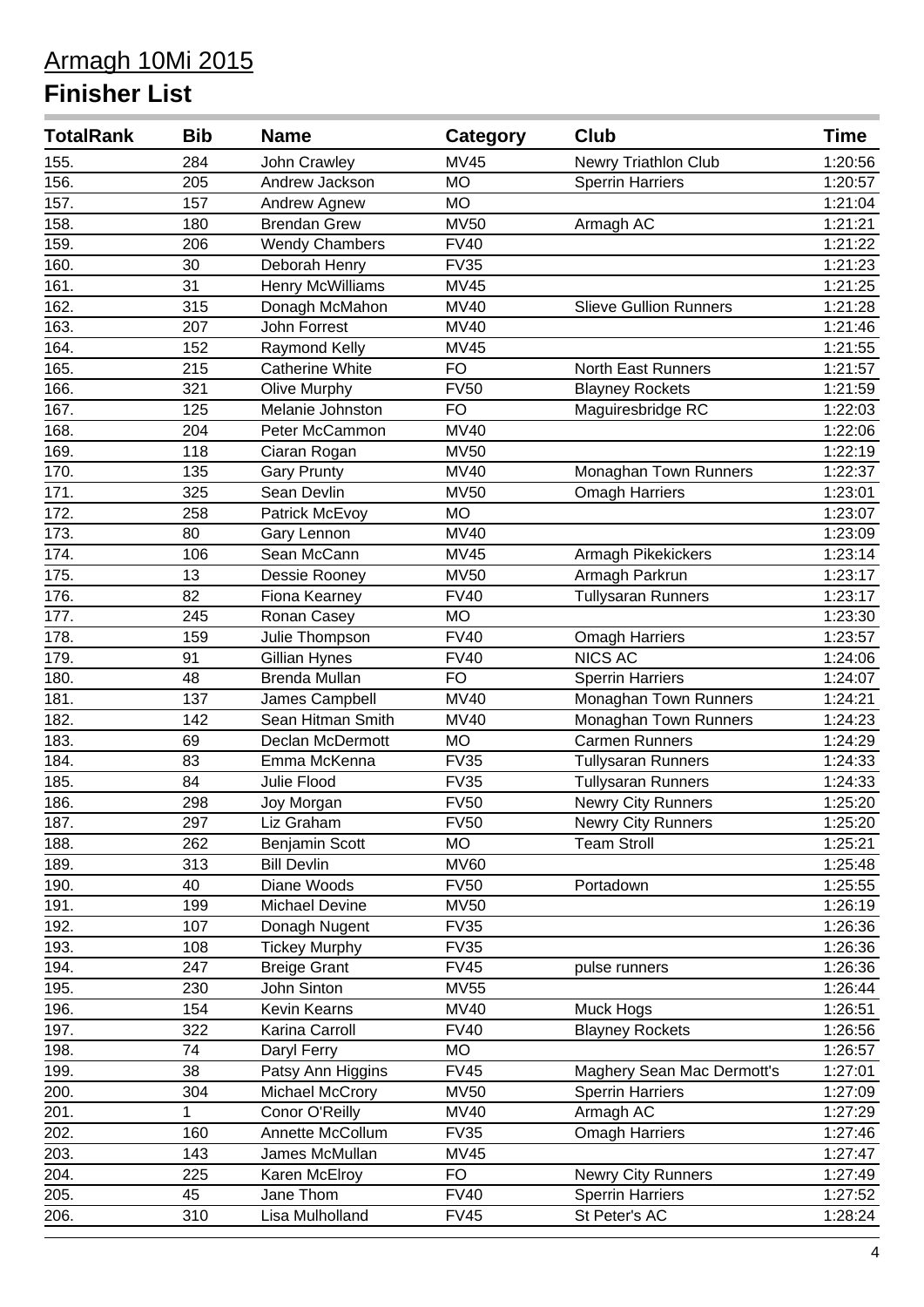| <b>TotalRank</b>   | <b>Bib</b>      | <b>Name</b>             | <b>Category</b> | Club                            | <b>Time</b> |
|--------------------|-----------------|-------------------------|-----------------|---------------------------------|-------------|
| 207.               | 167             | Jennifer Mulvenna       | <b>FO</b>       |                                 | 1:28:30     |
| 208.               | 155             | Leona Carson            | <b>FV35</b>     | R Running Club                  | 1:28:32     |
| 209.               | 44              | Deirdre Conway          | <b>FV45</b>     | <b>Sperrin Harriers</b>         | 1:28:36     |
| $\overline{210}$ . | 198             | Paul Rattray            | <b>MV50</b>     |                                 | 1:28:47     |
| 211.               | 326             | Jill Boal               | <b>FV55</b>     |                                 | 1:28:55     |
| $\overline{212.}$  | 163             | William Baird           | <b>MO</b>       |                                 | 1:29:08     |
| 213.               | 318             | Zoe Martin              | <b>FO</b>       |                                 | 1:29:12     |
| 214.               | 131             | Karen Green             | <b>FV35</b>     | Maguiresbridge RC               | 1:29:19     |
| 215.               | 168             | Ralph Lavery            | <b>MO</b>       |                                 | 1:29:34     |
| 216.               | 67              | Caitlin McCrory         | <b>FV35</b>     | <b>Carmen Runners</b>           | 1:29:39     |
| 217.               | 291             | Colum Doran             | <b>MV60</b>     |                                 | 1:29:50     |
| 218.               | 238             | <b>Bernie McCaffery</b> | <b>FV50</b>     | <b>Knockmony Runners</b>        | 1:29:56     |
| 219.               | 200             | Deidre Loughran         | <b>FO</b>       |                                 | 1:29:56     |
| 220.               | 182             | David Cassidy           | <b>MV40</b>     | St Peter's AC                   | 1:30:08     |
| 221.               | 194             | Gavin Quinn             | <b>MO</b>       |                                 | 1:30:20     |
| $\overline{222}$ . | 127             | Helen Mulligan          | <b>FV45</b>     | Maguiresbridge RC               | 1:30:32     |
| 223.               | 129             | Jennie Crowley          | <b>FV35</b>     | Maguiresbridge RC               | 1:30:34     |
| 224.               | 130             | Gillian Orr             | <b>FV35</b>     | Maguiresbridge RC               | 1:30:44     |
| 225.               | 128             | Aravon McCann           | <b>MV45</b>     | Maguiresbridge RC               | 1:30:48     |
| 226.               | 294             | Patsy McNeice           | <b>MV55</b>     | Club Pulse Newry                | 1:30:56     |
| 227.               | 162             | David Fannin            | <b>MV45</b>     |                                 | 1:31:16     |
| 228.               | 244             | Colm Casey              | <b>MV50</b>     | <b>Brantry Machines</b>         | 1:31:17     |
| 229.               | 306             | Margaret Kerr           | <b>FO</b>       | <b>Carmen Runners</b>           | 1:31:23     |
| 230.               | 27              | Paul Coyle              | <b>MV40</b>     |                                 | 1:31:23     |
| 231.               | 299             | Matthew O'hare          | <b>MV50</b>     |                                 | 1:31:32     |
| 232.               | 56              | David Moan              | <b>MV40</b>     | <b>Sperrin Harriers</b>         | 1:31:45     |
| 233.               | 150             | Phillip Oldham          | <b>MO</b>       | Lisanally Special School        | 1:31:50     |
| 234.               | 328             | Alexius Mulholland      | <b>MO</b>       | <b>Lisanally Special School</b> | 1:31:50     |
| 235.               | 253             | Gary Mclean             | <b>MO</b>       | <b>BST</b>                      | 1:31:50     |
| 236.               | 178             | Maria Smyth             | <b>FO</b>       |                                 | 1:32:05     |
| 237.               | 311             | Gareth McKeown          | <b>MV40</b>     |                                 | 1:32:26     |
| 238.               | 88              | John McGreevy           | <b>MO</b>       |                                 | 1:32:27     |
| 239.               | 173             | Mary Bramly             | <b>FV50</b>     | Monaghan Town Runners           | 1:32:49     |
| 240.               | 174             | Sinead Madden           | <b>FV40</b>     | Muckad Tri                      | 1:32:49     |
| 241.               | 267             | Dechlan Haughian        | <b>MV50</b>     | <b>Team Skye Fitness</b>        | 1:33:01     |
| 242.               | 71              | Roisin Donnelly         | <b>FV60</b>     |                                 | 1:33:26     |
| 243.               | 10              | Ramesh Rana             | $M\sqrt{45}$    |                                 | 1:33:34     |
| 244.               | 23              | Sandra McKeown          | <b>FO</b>       | Acorns AC                       | 1:33:37     |
| 245.               | 47              | <b>Thomas McDonald</b>  | <b>MO</b>       | <b>Sperrin Harriers</b>         | 1:33:41     |
| 246.               | 122             | Kate Comiskey           | <b>FV50</b>     | Armagh Parkrun                  | 1:34:03     |
| 247.               | 265             | Siobhan Freeman         | <b>FV35</b>     | <b>Team Skye Fitness</b>        | 1:34:12     |
| 248.               | 285             | <b>Oliver Murphy</b>    | <b>MO</b>       | <b>Carmen Runners</b>           | 1:34:21     |
| 249.               | 176             | Emma McPhillips         | <b>FV35</b>     | <b>Carmen Runners</b>           | 1:34:21     |
| 250.               | 237             | Monica Mahoney          | <b>FV50</b>     | <b>Knockmony Runners</b>        | 1:34:31     |
| 251.               | $\overline{77}$ | <b>Eddie Quigg</b>      | <b>MV45</b>     |                                 | 1:34:42     |
| 252.               | 78              | Vicky Bingham           | <b>FV35</b>     |                                 | 1:34:43     |
| 253.               | 217             | <b>Gerard McCourt</b>   | <b>MO</b>       | <b>Carrick Aces</b>             | 1:34:47     |
| 254.               | 89              | Andrea Farrell          | <b>FV35</b>     |                                 | 1:34:49     |
| 255.               | 212             | Michael Coyle           | <b>MO</b>       | <b>Slieve Gullion Runners</b>   | 1:35:05     |
| 256.               | 295             | sinead Heverin          | <b>FV40</b>     |                                 | 1:35:05     |
| 257.               | 300             | Graham Fitzgerald       | <b>MO</b>       |                                 | 1:35:07     |
| 258.               | 19              | <b>Lianne Rafferty</b>  | <b>FO</b>       |                                 | 1:35:37     |
|                    |                 |                         |                 |                                 |             |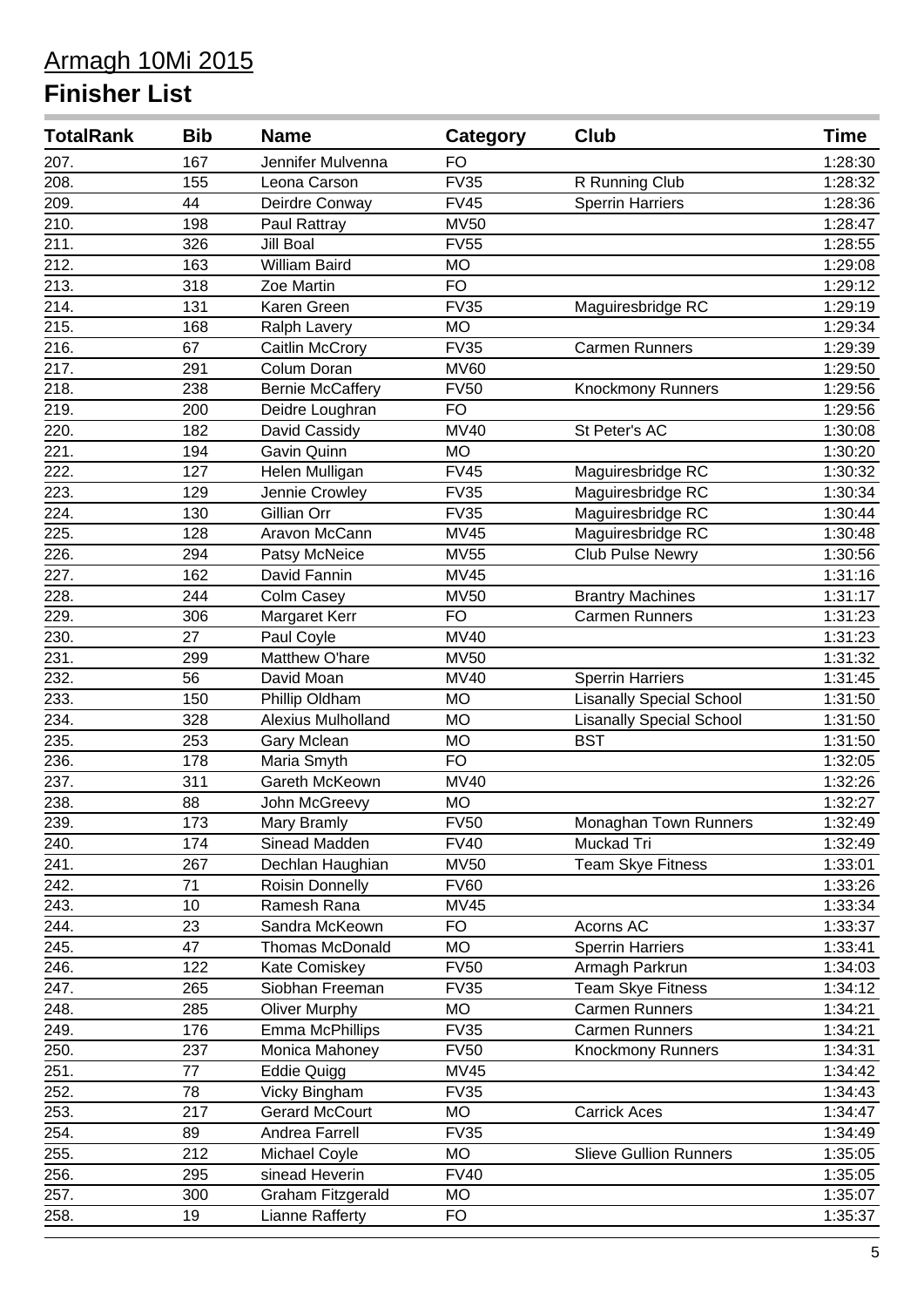| <b>TotalRank</b> | <b>Bib</b>              | <b>Name</b>                | Category    | Club                      | <b>Time</b> |
|------------------|-------------------------|----------------------------|-------------|---------------------------|-------------|
| 259.             | 179                     | Oli Gleeson                | <b>MV40</b> | Monaghan Town Runners     | 1:35:55     |
| 260.             | 54                      | Roisin Martin              | <b>FV55</b> | <b>Sperrin Harriers</b>   | 1:36:33     |
| 261.             | 133                     | Liam O'Donnell             | <b>MO</b>   | Monaghan Town Runners     | 1:36:46     |
| 262.             | 90                      | <b>Brigid Farrell</b>      | <b>FO</b>   |                           | 1:37:05     |
| 263.             | 281                     | Donna Blaker               | <b>FO</b>   | <b>Carmen Runners</b>     | 1:37:10     |
| 264.             | 197                     | <b>Michael Cross</b>       | <b>MO</b>   |                           | 1:37:18     |
| 265.             | 196                     | <b>Steven Cross</b>        | <b>MV40</b> |                           | 1:37:18     |
| 266.             | 101                     | Mary Browne                | <b>FO</b>   |                           | 1:37:31     |
| 267.             | 28                      | Rose Mackin                | <b>FO</b>   | Murlough AC               | 1:37:42     |
| 268.             | 193                     | <b>Gerard Heatley</b>      | <b>MO</b>   |                           | 1:37:47     |
| 269.             | 132                     | Patricia Lee               | <b>FV55</b> | Monaghan Town Runners     | 1:37:59     |
| 270.             | 140                     | <b>Grainne Kennedy</b>     | <b>FV40</b> | Monaghan Town Runners     | 1:37:59     |
| 271.             | 72                      | <b>Christine Abernethy</b> | <b>FV40</b> | Kernan Run Club           | 1:38:18     |
| 272.             | 97                      | James Scott                | <b>MV55</b> |                           | 1:38:27     |
| 273.             | 53                      | <b>Clare Noble</b>         | <b>FV35</b> | <b>Sperrin Harriers</b>   | 1:38:31     |
| 274.             | 255                     | <b>Michael Mayes</b>       | <b>MO</b>   |                           | 1:38:45     |
| 275.             | 68                      | Sinead Kerr                | <b>FV35</b> | <b>Carmen Runners</b>     | 1:39:08     |
| 276.             | 192                     | <b>Roision McConville</b>  | <b>FV45</b> | St Peter's AC             | 1:39:10     |
| 277.             | 21                      | Ciara McElhone             | <b>FV35</b> | <b>Carmen Runners</b>     | 1:39:23     |
| 278.             | 81                      | Mairead White              | <b>FV60</b> |                           | 1:40:05     |
| 279.             | 317                     | <b>Christine Martin</b>    | <b>FV50</b> |                           | 1:40:05     |
| 280.             | 50                      | Karen Thom                 | <b>FO</b>   | <b>Sperrin Harriers</b>   | 1:40:17     |
| 281.             | 62                      | Andrea Linton              | <b>FV40</b> | <b>Sperrin Harriers</b>   | 1:40:17     |
| 282.             | 222                     | Alanna Meeke               | <b>FO</b>   | Dromore AC                | 1:40:49     |
| 283.             | 221                     | John Ward                  | <b>MO</b>   | Dromore AC                | 1:40:50     |
| 284.             | 87                      | Michelle Mowlds            | <b>FO</b>   | Newry City Runners        | 1:40:56     |
| 285.             | 183                     | Sharon Cassidy             | <b>FV40</b> |                           | 1:41:05     |
| 286.             | 327                     | Rosemary Baird             | <b>FV55</b> |                           | 1:41:14     |
| 287.             | 248                     | Carol Donnelly             | <b>FO</b>   |                           | 1:41:29     |
| 288.             | 29                      | Paula McKibbin             | <b>FV45</b> | Murlough AC               | 1:41:34     |
| 289.             | 134                     | Stephanie Keenan           | <b>FO</b>   | Monaghan Town Runners     | 1:41:39     |
| 290.             | 15                      | Jane Hughes                | <b>FV35</b> | <b>Tullysaran Runners</b> | 1:41:41     |
| 291.             | 151                     | <b>Therese Donnelly</b>    | FV45        |                           | 1:42:27     |
| 292.             | 85                      | Patricia McMullen          | <b>FO</b>   | <b>Newry City Runners</b> | 1:42:29     |
| 293.             | 214                     | Michelle Murphy            | <b>FV35</b> |                           | 1:42:40     |
| 294.             | 49                      | Brenda Darragh             | <b>FO</b>   | <b>Sperrin Harriers</b>   | 1:43:28     |
| 295.             | 65                      | Danuta McGahan             | <b>FO</b>   | <b>Carmen Runners</b>     | 1:44:51     |
| 296.             | 266                     | Kelly Jones                | <b>FV35</b> | <b>Team Skye Fitness</b>  | 1:45:10     |
| 297.             | 139                     | Aine McCaffery             | <b>FV35</b> | Monaghan Town Runners     | 1:45:35     |
| 298.             | 136                     | <b>Cheryl Connolly</b>     | <b>FV40</b> | Monaghan Town Runners     | 1:45:35     |
| 299.             | 35                      | Siobhan Jordan             | <b>FO</b>   |                           | 1:45:53     |
| 300.             | 26                      | Alan Calvin                | <b>MV40</b> |                           | 1:46:19     |
| 301.             | 224                     | Jennifer McAteer           | <b>FO</b>   | <b>Newry City Runners</b> | 1:48:19     |
| 302.             | 158                     | Patricia Duffy             | <b>FV45</b> | Muck Hogs                 | 1:49:49     |
| 303.             | 32                      | Eoin Woodman               | <b>MV60</b> | <b>NICS AC</b>            | 1:50:21     |
| 304.             | 169                     | <b>Catherine Todd</b>      | <b>FV35</b> |                           | 1:51:12     |
| 305.             | 24                      | Rosie Trainor              | <b>FV35</b> | <b>Tullysaran Runners</b> | 1:52:25     |
| 306.             | 308                     | Conor McKeown              | <b>MV45</b> |                           | 1:53:01     |
| 307.             | 12                      | Rebecca Wilson             | <b>FO</b>   | <b>Carmen Runners</b>     | 1:53:14     |
| 308.             | 181                     | Kelly Shields              | <b>FO</b>   |                           | 1:53:18     |
| 309.             | 5                       | Denise Allely              | <b>FV40</b> |                           | 1:59:54     |
| 310.             | $\overline{\mathbf{4}}$ | Helen Patterson            | <b>FO</b>   |                           | 2:07:47     |
|                  |                         |                            |             |                           |             |